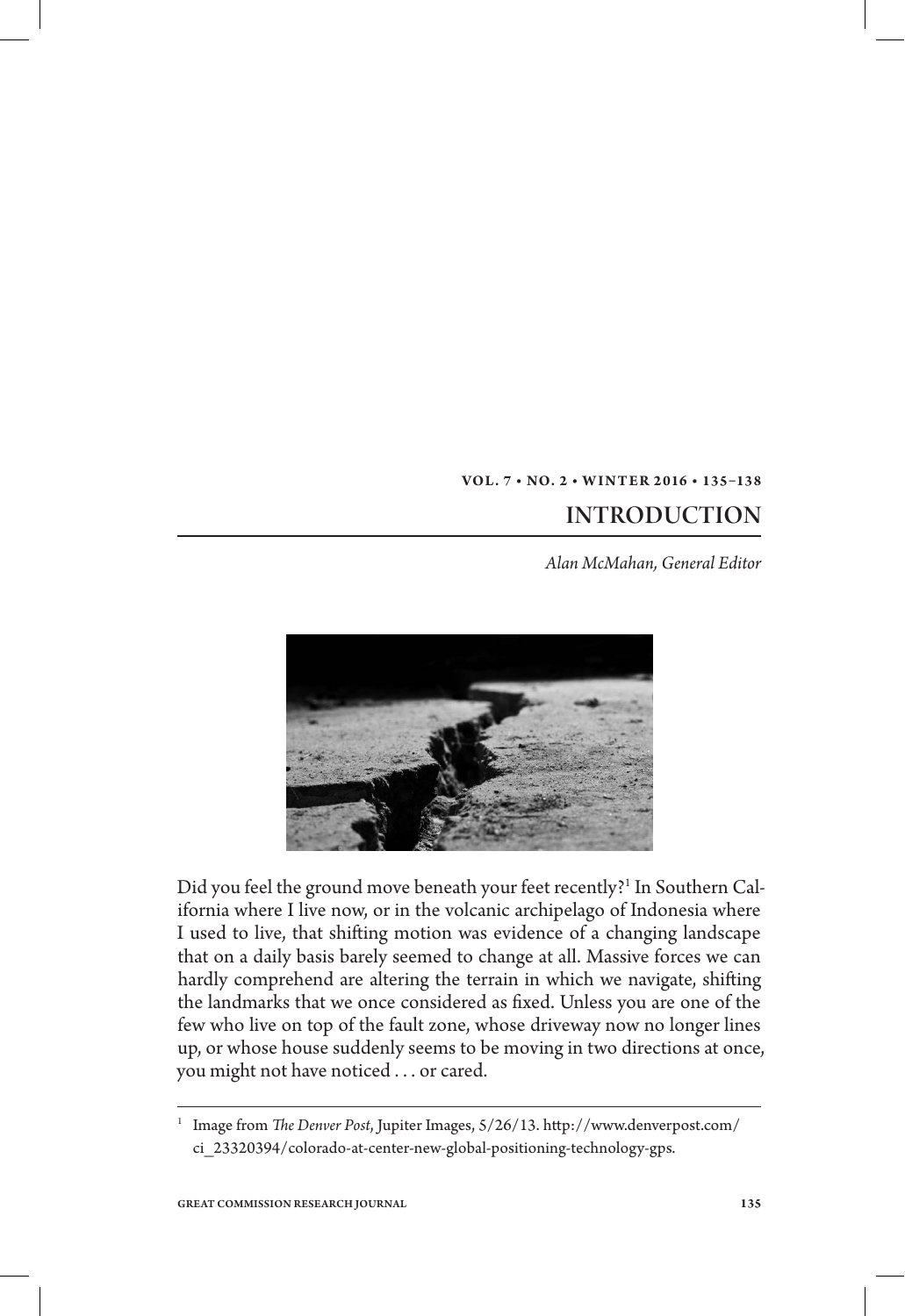If you have lived long enough, you may have noticed a significant shift taking place among North American evangelicals regarding their understanding of missions and the purpose of the church. The way that missions and the church's responsibility for local evangelism is viewed now stands in rather sharp contrast to the way it was viewed even just a couple of decades ago. A visit to many evangelical colleges, universities, and seminaries—once the training camps to equip a generation of missionaries, church planters, and pioneers—would reveal something quite different today.

Instead of focusing on unreached peoples, church planting, and effective evangelism, mission efforts today are more likely to be centered on Christian involvement in humanitarian efforts, social justice causes, and developing employment competencies for a multi-cultural world. Most students in my classes admit that they have never had any training in evangelism, have never personally won someone to Christ, and are not choosing vocational ministries; yet, it is assumed they will produce believers and out-reaching churches simply by placing them as vocationally competent Christian professionals in the workplace and in the community.

Mission-sending efforts, more often than not, take the form of churchsponsored, lay-led, short-term trips, and long-term missionaries are defined as those who spend two years abroad. Evangelism and church planting are not considered by many to be urgent, prioritized activities for healthy churches but are viewed as one more event among many other equally important activities in which the local church may be engaged.

To be clear, we need Christians who are involved in living out their faith in a multitude of ways, and engaging in humanitarian efforts and social justice issues are important.<sup>2</sup> However, we must also understand the urgency and importance of reaching the lost and growing the church in every place where Christ is not known. In a day where terrorism, materialism, and injustice abound, we need the clarity of understanding that without Jesus, there is no enduring solution to the problems we face.

Speaking to this reality, Chris Little opens up this issue of the *Great Commission Research Journal* with an in-depth investigation into whether evangelism should be the priority of the church. His insightful article was so thorough we have elected to publish it in two parts, the first of which is in this issue, with the conclusion to follow in the Summer 2016 issue. Approaching this topic from a number of angles, Chris offers much for the church to ponder.

Mike Morris, who serves as the book review editor for this journal, follows with an article that contrasts the implications of "harvest theology" to that of "search theology" to guide our evangelistic efforts. Students of Donald McGavran will recognize this debate as one that he addressed years ago, but it has significance today. If your evangelism efforts are indiscriminately

 $^2$  Notably humanitarian efforts and social justice initiatives have historically followed most all movements toward faith in Christ.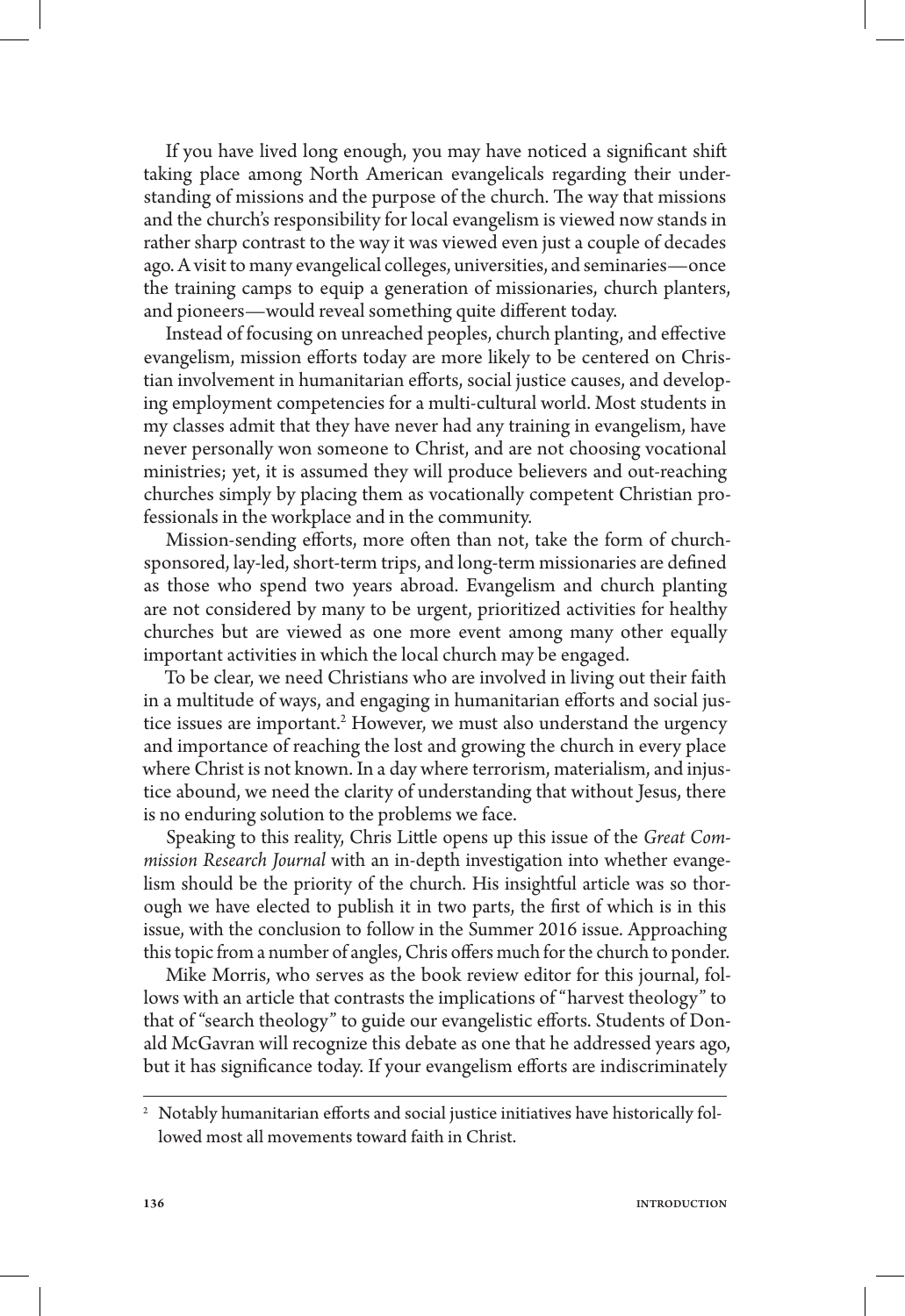conducted with no regard for your audience or the leadership needed to grow healthy churches, this article might provoke new thinking.

Much of church growth research has historically focused on what large churches have done that resulted in their success. The assumption on which this is based is that large churches have demonstrated their outreach effectiveness and therefore need to be studied to determine the principles that led to their growth. Ian Hussey makes a valuable contribution to our thinking with research findings showing that small churches may be contributing significantly to Great Commission effectiveness, even if they are not growing larger. His insights might challenge some previously held assumptions about small churches.

North Dakota is not the first place one looks when attempting to do research on where the church is growing! However, in the next article, Mark Teasdale and Steve Trefz explore how churches in the rapidly populating Bakken oil fields are discovering new and surprising insights into the nature of the outreach task that is before them. Their research reveals how these churches are effectively reaching the unchurched and what other churches can learn from their experiences.

The next couple of articles inform our thinking from lessons learned abroad. Kelly Michael Hilderbrand examines the difficulties the church has experienced as it attempted to expand its reach in Thailand. Citing a number of environmental and cultural factors that have historically worked against the church, he continues to reveal some of the mistakes the church has made in its approach to win these people to Christ. His insights demonstrate the roles both contextual and institutional factors play to frustrate the growth of the church and the opportunity of the lost to hear the gospel as 'good news." The insights offered here should cause us all to consider how the unchurched communities around us view the church and the message it bears. Clearly, the church needs to do its homework to understand the needs of the community and to bathe its outreach efforts in prayer.

J.S. Williams, writing under a pen name for security reasons, explores the critical importance of natural social networks for the extension of the gospel in Central Asia. Referencing Donald McGavran's seminal work in *The Bridges of* God and the more contemporary theories of Peter Berger and Thomas Tuckman, the author explores case studies of church planting efforts among Muslims to examine how the gospel travels through family and relational networks to impact a whole community or people group. Given the Western world's emphasis on individualism, the church has given inadequate attention to explore the implications of this principle at home. Williams' research findings bear important implications for evangelism in the United States and abroad.

In the last two articles, the authors address the issue of how to strengthen the global church by better strategic partnership and leadership between churches in the West and around the world. Andrew McFarland looks at the interdependence that can be fostered between sending churches and receiv